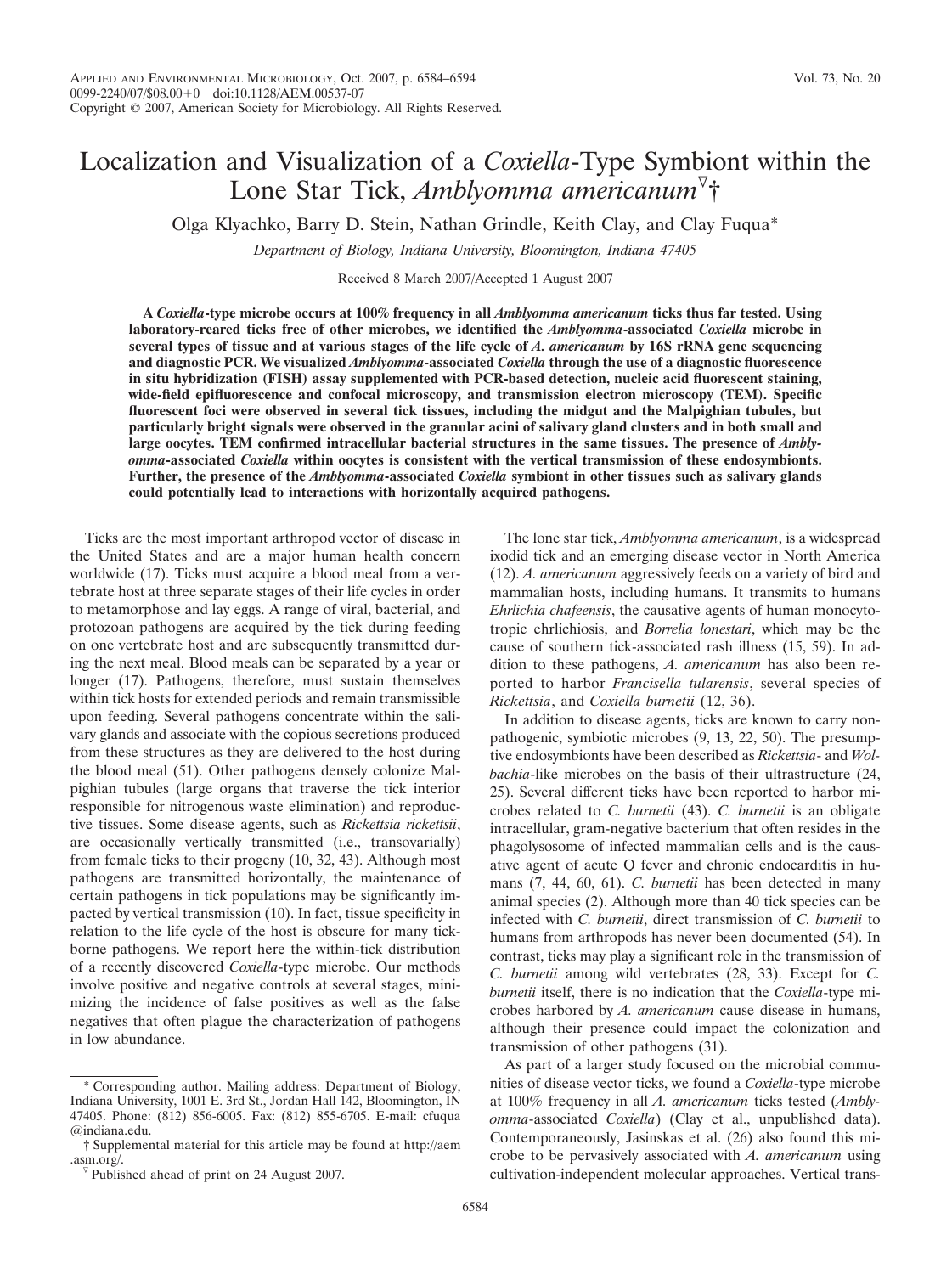TABLE 1. Oligonucleotide primers used for PCR amplification and FISH analysis

| Primer                                                                        | Nucleotide sequence                                                                                                                                                         | Reference<br>or source                               |  |
|-------------------------------------------------------------------------------|-----------------------------------------------------------------------------------------------------------------------------------------------------------------------------|------------------------------------------------------|--|
| $AAC-1f$<br>$AAC-2r$<br>$AAC-1r$<br>Non-AAC-1r<br><b>EUB338</b><br>Non-EUB338 | 5'-TTTTTAAGGACCTCGCGCTA-3'<br>5'-TTCCCGAAGGCACCAAGTC-3'<br>5'-TAGCGCGAGGTCCTTAAAAA-3'<br>5'-AAAAATTCCTGGAGCGCGAT-3'<br>5'-GCTGCCTCCCGTAGGAGT-3'<br>5'-TGAGGATGCCCTCCGTCG-3' | This study<br>This study<br>This study<br>This study |  |

mission of this *Coxiella*-type microbe from female ticks to their progeny is supported by the ubiquity of this microbe in *A. americanum* and its presence in newly hatched, laboratoryreared larvae (Clay et al., unpublished data). In the present study, *Coxiella* was visualized in several *A. americanum* tissues and at various stages of the tick life cycle through the use of a diagnostic fluorescence in situ hybridization (FISH) assay supplemented with PCR-based detection, nucleic acid fluorescent staining, both wide-field epifluorescence and confocal microscopy, and transmission electron microscopy (TEM). Our results using FISH for specifically visualizing *Amblyomma*-associated *Coxiella* in diverse *A. americanum* tissues and cells provide compelling evidence to support vertical transmission, reveal a significant concentration of these microbes in tick salivary tissues, and present a valuable point of comparison for more detailed studies of pathogenic *C. burnetii* in ticks.

#### **MATERIALS AND METHODS**

**Reagents and DNA manipulation.** DNA manipulations were carried out using standard techniques and enzymes purchased from New England Biolabs (Beverly, MA) and Promega (Madison, WI). DNA sequence was obtained with a Big Dye sequencing kit (Applied Biosystems, Foster City, CA) and analyzed on an ABI3730 automated sequencer operated by the Indiana University Molecular Biology Institute. Computer analysis of DNA sequences, including alignments, was performed with the Vector NTI program from Invitrogen.

Oligonucleotides used and developed in this study are summarized in Table 1. Probe EUB338, which is complementary to a portion of the 16S rRNA gene that is highly conserved in the domain *Eubacteria*, was used to visualize the entire bacterial population in tick tissues (1). The reverse complement of the PCR primer AAC-1f, designated AAC-1r, was used as a specific FISH probe for *Coxiella* (Table 1). All oligonucleotides used for FISH were custom synthesized by MWG-Biotech, Inc. (High Point, NC) and conjugated at their 5' ends with the fluorescent dyes Cy3 and Cy5. In FISH experiments with the EUB338 probe, we developed a negative control probe, non-EUB338, that is the reverse, noncomplementary sequence of EUB338 (Table 1) (57). Likewise, we also developed a negative control probe for the *Coxiella*-specific probe designated non-AAC-1r, which is the reverse noncomplementary sequence of AAC-1r (Table 1).

**DNA purification and PCRs.** *A. americanum* and *Dermacentor variabilis* ticks were obtained from the Oklahoma State University tick facility (Stillwater, OK) or collected locally from sites in southern Indiana. Ticks were processed individually (adult ticks and larvae) and in pools (eggs). To extract genomic DNA, samples were mechanically crushed in liquid  $N_2$  with a sterile micropestle in sterile microcentrifuge tubes. DNA was extracted from homogenates with a DNeasy tissue kit (QIAGEN Inc., Valencia, CA) following the manufacturer's protocol. DNA was eluted with 400  $\mu$ l (two amounts of 200  $\mu$ l each) of elution buffer provided with the kit.

A standard PCR was performed with  $5 \mu$  of the extracted DNA as a template, a 0.8 M concentration of each primer, 1.75 U of *Taq* DNA Polymerase (Eppendorf, AG, Hamburg, Germany), a 200  $\mu$ M concentration of each deoxyribonucleoside triphosphate, 5  $\mu$ l of 10 × PCR buffer, and 5  $\mu$ l of 25 mM magnesium solution (as supplied) in a total reaction volume of 50  $\mu$ l. PCR conditions for the AAC-1f/AAC-2r primer pair were as follows: 35 cycles of 1 min at 92°C, 1 min at 55°C, and 2 min at 72°C. The amplification was completed by a final cycle of extension for 20 min at 72°C. PCRs were performed with an MJ Tetrad Thermal Cycler (Bio-Rad Laboratories, Richmond, CA).

**Processing of tick samples for microscopy.** Adult and larval *A. americanum* ticks were processed for cold resin embedding, and adult *D. variabilis* ticks were processed similarly to serve as a negative control lacking *Amblyomma*-associated *Coxiella*. Dissected salivary glands and ovaries from *A. americanum* and *D. variabilis* were also processed for paraffin embedding, and smears were prepared from *A. americanum* eggs.

Each tick was sliced into two roughly equal sections using a sterile razor blade to facilitate penetration of solutions during the process of fixation. One-half of each adult tick was used for DNA extraction followed by PCR analysis, and the other half was fixed with 4% formaldehyde in phosphate-buffered saline (PBS) overnight at 4°C. The embedding procedure, utilizing cold polymerizing resin (Technovit 8100; Kulzer, Germany), was performed according to the manufacturer's instructions. Samples were washed in PBS (four times for 15 min), dehydrated with increasing concentrations of ethanol, and infiltrated with the resin solution (Technovit 8100 base liquid with hardener I) overnight at 4°C. Hardener II was subsequently added, and samples were aligned properly in the conical tip of an embedding capsule (Electron Microscopy Sciences, Hatfield, PA). Several (three to five) larval segments or one-half of an adult tick was polymerized in a single mold. Polymerized capsules were stored at 4°C prior to sectioning. Capsules were sectioned on an ultramicrotome (Porter-Blum MT-2; Sorvall Inc.) using glass knives. Tissue sections  $(2 \mu m)$  were straightened on sterile water, placed on silanized microscope slides (Superfrost/Plus; Fisher Scientific), and dried on a slide warmer at 55°C.

**Dissected tissues.** To remove ovaries and salivary glands, ticks were dissected individually on a new slide in a drop of cold PBS using microscissors (VANNAS scissors; Electron Microscopy Sciences). One-half of each pair of salivary glands and one-half of each ovary were frozen in liquid  $N_2$  immediately after dissection and kept at  $-80^{\circ}$ C until DNA extraction. The remaining portion of the dissected tissues was used for FISH and Gimenez staining (paraffin embedding) or electron microscopy (epoxy embedding).

For paraffin embedding, immediately after dissection, samples were fixed in 10% neutral buffered formalin. The samples were washed in buffer and dehydrated in a graded ethanol series prior to being embedded in paraffin, sectioned into 5-µm thick sections, and mounted on Superfrost/Plus slides (Fisher Scientific). Prior to hybridization, sections were deparaffinized (three changes of xylene at 5 min each) and rehydrated by immersion for 2 min in a graded dilution series from 100% ethanol to distilled water.

**Egg processing.** Freshly laid eggs from a single engorged female were collected over the period of 72 h following egg deposition. The eggs were used for DNA extraction (regular protocol) or for FISH and for analysis using the general DNA stain 4',6'-diamidino-2-phenylindole (DAPI). After mechanical removal of the chorionic membrane (NaCl-Triton [1:1] bleach solution for 2 to 3 min), eggs were fixed in heptane-paraformaldehyde in PBS for 10 min, devitellinized in methanol, smeared on glass slides, and then air dried. These samples were treated with RNase (2 mg/ml RNase A in PBS at room temperature for 1 h) and stained with the probe conjugated with Cy3, according to the standard FISH protocol, and then stained with DAPI (1  $\mu$ g/ml in PBS) for 30 min, washed, and mounted (Permount; Fisher Scientific).

**FISH, histological staining, and microscopy.** FISH protocols were partially adapted from protocols available from Genedetect.com (http://www.genedetect .com/index.htm). For prehybridization, prewarmed hybridization solution (HS) (Sigma) without the probe was added to slides with mounted sections and incubated at 46°C for 30 min in humid chambers. For hybridization, slides were incubated in a dark humid chamber at  $46^{\circ}$ C for 3 h in HS with 50 ng/ $\mu$ l of fluorescent probe (probe: HS ratio of 1:10). The volume of solution (10 to 50  $\mu$ l) added to each sample was adjusted depending upon tissue size. Following hybridization, slides were washed as follows: (i) briefly washed at room temperature in  $1 \times$  SSC (0.15 M NaCl, 0.015 M sodium citrate), (ii) washed twice for 15 min in  $1 \times$  SSC at 55°C, (iii) washed twice for 15 min in 0.5 $\times$  SSC at 55°C, and (iv) washed one final time for 10 min in  $0.5 \times$  SSC at room temperature. After the washing steps, slides were air dried and mounted in Permount (after cold resin embedding) or glycerol (after paraffin embedding) and stored in darkness at 4°C. All samples were examined by confocal microscopy (Bio-Rad MRC 600) or epifluorescence wide-field microscopy (Nikon E800). Image processing was performed with MetaMorph, version 6.2, software. For samples stained with DAPI, the stain was applied simultaneously with the FISH probe. Additional negative control experiments involved either treatment of slides with RNase  $(40 \mu g/ml$  in RNase buffer, 20 mM Tris-Cl [pH 7.4], 1 mM EDTA) for 1 h at 37°C prior to probe hybridization or experiments performed in the absence of probes. The general histological Gimenez staining protocol was performed as described previously (8).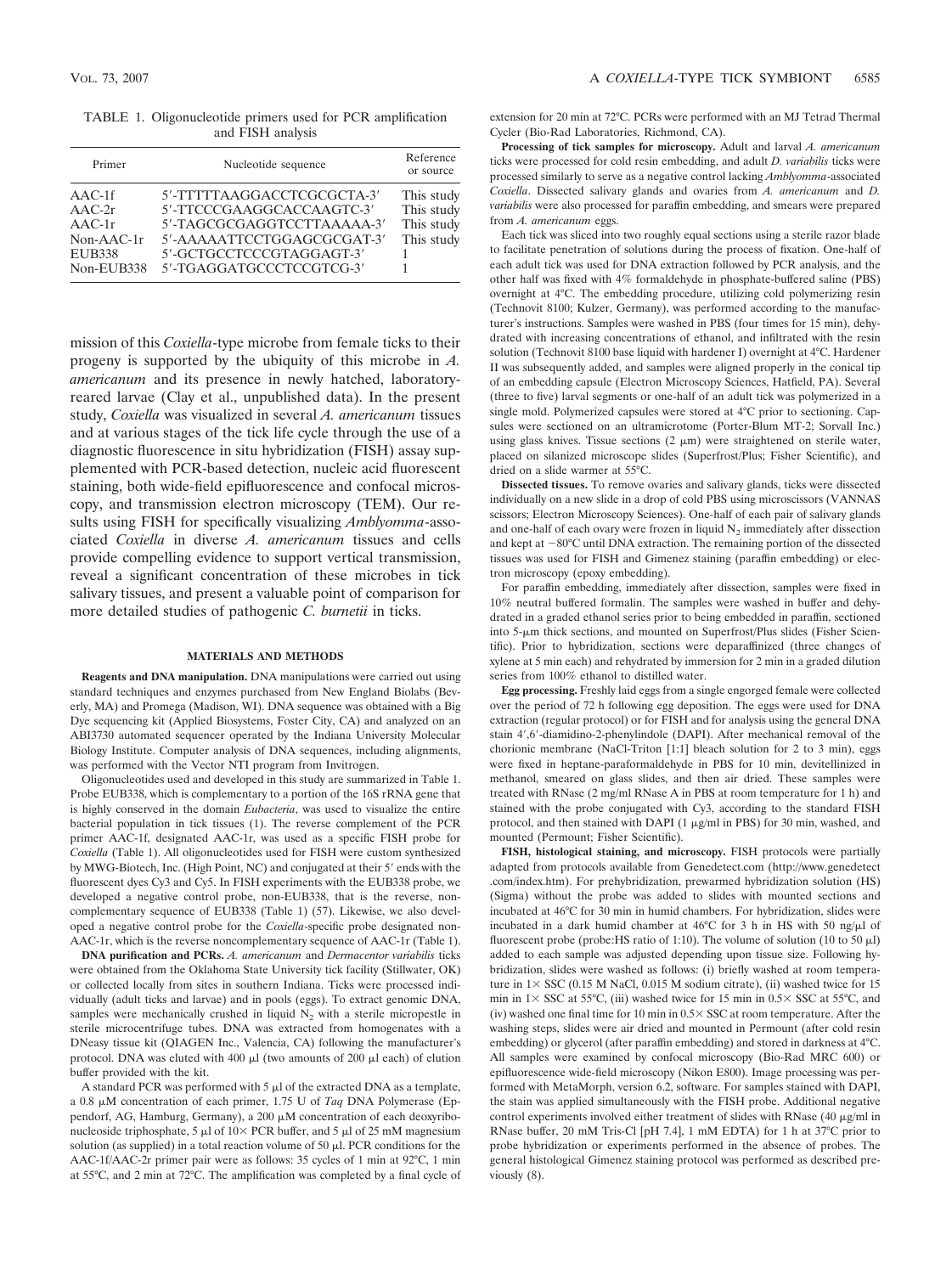The microscopy systems used were a Nikon E800 for epifluorescence microscopy and a Bio-Rad MRC 600 confocal head with a Nikon Optiphot microscope, both maintained in the Indiana University Molecular Biology Institute. For all experiments,  $60 \times$  and  $100 \times$  objectives were used. Illumination for epifluorescence on the Nikon E800 was from an Osram high-pressure mercury lamp (type  $1 \times$  HBO 103 W/2). The filter cubes used for DAPI, fluorescein isothiocyanate (FITC), Cy3, and Cy5 staining were the UV-2E/C, FITC HyQ, tetramethyl rhodamine isocyanate HyQ, and a C-84000 Quad cube, respectively, used in conjunction with a 620- to 660-nm excitation filter installed in a filter wheel (Nikon Instruments, Inc.). Gimenez staining was observed with light from a halogen bright-field lamp. A Hamamatsu Orca ER charge-coupled-device camera was connected to the Nikon E800. The Bio-Rad MRC 600 used a kryptonargon laser with laser lines for fluorochrome excitation at 488 nm and 568 nm. BHS and YHS filter cubes (Bio-Rad Laboratories, Inc.) were used for FITC and Cy3, respectively, in conjunction with the  $60\times$  objective. For all confocal microscopy, images were rendered using the COMOS program, version 7.0a. For all epifluorescence and light micrographs, images were processed using Metamorph software, version 6.2.

**TEM.** For TEM, dissected salivary glands or ovaries were fixed in 0.1 M cacodylate buffer containing 2.5% glutaraldehyde for 2.5 h at 4°C. The fixed samples were then postfixed in the same buffer containing  $1\%$  OsO<sub>4</sub> for 1 h at 4°C. Samples were then dehydrated in a graded ethanol dehydration series, embedded in Spurr's low-viscosity resin (Electron Microscopy Sciences), and polymerized at 65°C. Thin sections (ca. 80 nm) from embedded samples were prepared using a Sorvall, Inc., Porter-Blum MT 2 ultramicrotome and were mounted on 200-mesh formvar-coated copper grids; samples were stained with uranyl acetate, lead citrate, and bismuth  $\hat{A}$  and observed under a TEM instrument (JEOL 1010; JEOL, Inc., Tokyo, Japan) at 60 and 80 kV. TEM micrographs were processed using Gatan Digital Micrograph software.

# **RESULTS**

**Detection of** *Coxiella***-type microbes in laboratory-reared** *A. americanum* **ticks.** Small subunit 16S rRNA gene clone libraries generated from 40 single *A. americanum* ticks, both collected from the field and obtained from the Oklahoma State University rearing facility, revealed the presence of an abundant and ubiquitous microbe similar to, but distinct from *C. burnetii* (Clay et al., unpublished data). Due to the similarity of these microbes with *C. burnetii*, we described them as *Amblyomma*-associated *Coxiella* bacteria. The *Amblyomma*-associated *Coxiella* sequences are identical to those recently reported by Jasinskas et al. (accession no. AY939824) (27; see also Fig. S1 in the supplemental material). Based on 16S rRNA gene sequence alignments with *Amblyomma*-associated *Coxiella* isolates, *C. burnetii*, and other tick-associated microbes, a short insertion region was identified that is unique to the genus *Coxiella* and matches no other sequences present in the databases (41 nucleotides for the *Amblyomma*-associated *Coxiella* sequences located between positions 202 to 224 relative to the *E. coli* 16S rRNA gene sequence). This insertion is recognizable in both the *Amblyomma*-associated *Coxiella* sequence and that of *C. burnetii* (see Fig. S1 in the supplemental material), but a portion of the primary sequence is divergent between these two microbes, allowing discrimination. A forward-reading primer (AAC-1f) that anneals to this *Amblyomma*-associated *Coxiella*-specific region and a second primer (AAC-2r) complementary to a region 835 bp downstream in the 16S rRNA gene sequence (positions 841 to 860 relative to *E. coli* 16S rRNA gene) were utilized to develop a specific diagnostic PCR assay (Table 1). In this study, the PCR assay was employed to detect and evaluate the *Amblyomma*-associated *Coxiella* microbe in *A. americanum* ticks obtained from the pathogen-free rearing facility at Oklahoma State University.

PCR amplification was performed using the AAC-1f/

AAC-2r primer set, and total DNA was isolated from individual adult ticks (12 adults comprised of 3 females and 9 males), individual larvae (a total of 30), and pools of 10 eggs collected from 4 engorged females. These reactions revealed the presence of the *Amblyomma*-associated *Coxiella* microbe in all tested stages of tick development (Fig. 1). Results of specific PCR assays of tick extracts and analysis of 16S rRNA gene sequence libraries from these ticks indicated that none of the ticks or eggs sampled were positive for *Rickettsia* spp., *E*. *chafeensis*, *B*. *lonestari*, or the *Francisella*-type symbiont (*Dermacentor andersoni* symbiont) from the dog tick *D. variabilis* (data not shown). This suggests that the laboratory-reared *A. americanum* ticks are effectively free of additional microbes often found in wild populations. Comparison of nucleotide sequences for the 835-bp AAC-1f/AAC-2r 16S rRNA gene amplicons from all ticks indicated 100% identity between *Amblyomma*-associated *Coxiella* at these different stages of tick development. No sequence differences between any *Amblyomma*-associated *Coxiella* amplicons from any life stage, tissue, or isolate have been observed, suggesting that each tick carries a clonal *Amblyomma*-associated *Coxiella* population and that this same microbial lineage is present in all *A. americanum* ticks. The *Amblyomma*-associated *Coxiella* 16S rRNA gene sequence shares 93% identity with that from *C. burnetii*, indicating that these microbes may qualify as different genera (Table 2). Percent similarities with 16S rRNA gene sequences from other tick-associated, *Coxiella*-type microbes were also tabulated. The *Amblyomma*-associated *Coxiella* microbe from *A. americanum* ticks is as equally distinct from *Coxiella*-like symbionts characterized from other tick genera as it is from *C. burnetii*.

**Visualization of** *Amblyomma***-associated** *Coxiella* **in wholebody sections of unfed** *A. americanum* **ticks.** FISH was performed on resin-embedded 2- $\mu$ m sections from unfed *A*. *americanum* adults. Initial experiments were performed with the general bacterial probe EUB338 (Table 1) labeled with FITC. Specific fluorescent foci were observed in several tick tissues, including the midgut and the Malpighian tubules immediately below the cuticle. Particularly bright signals were observed in the granular acini of salivary gland clusters (see Fig. S2 in the supplemental material). As observed by others (23), salivary glands were problematic because they autofluoresce and bind DNA probes nonspecifically. Therefore, great care was taken to perform all microscopy with identical settings and to perform extensive controls on adjacent sections. Hybridization with the FITC-labeled negative control probe non-EUB338 (Table 1) did not generate the fluorescent signals, and RNase treatment of the sections prior to EUB338 addition also abolished the specific labeling (see Fig. S2 in the supplemental material).

To localize the *Amblyomma*-associated *Coxiella* microbe, we used the AAC-1r oligonucleotide (Table 1) 5' end labeled with the Cy3 fluorescent dye. A strong orange-to-yellow signal comprised of punctate fluorescent foci was again observed at several specific sites, including the Malpighian tubules but most notably in the salivary glands within the tick sections (Fig. 1B). This signal was resistant to bleaching. Treatment with RNase prior to probe addition abolished hybridization with the probe, and fluorescence was also absent when sections were hybridized with the non-AAC-1r negative control probe (Table 1) labeled with Cy3 (Fig. 1C and D). At higher resolution, fluorescent foci of approximately  $0.5 \mu m$  in diameter were ob-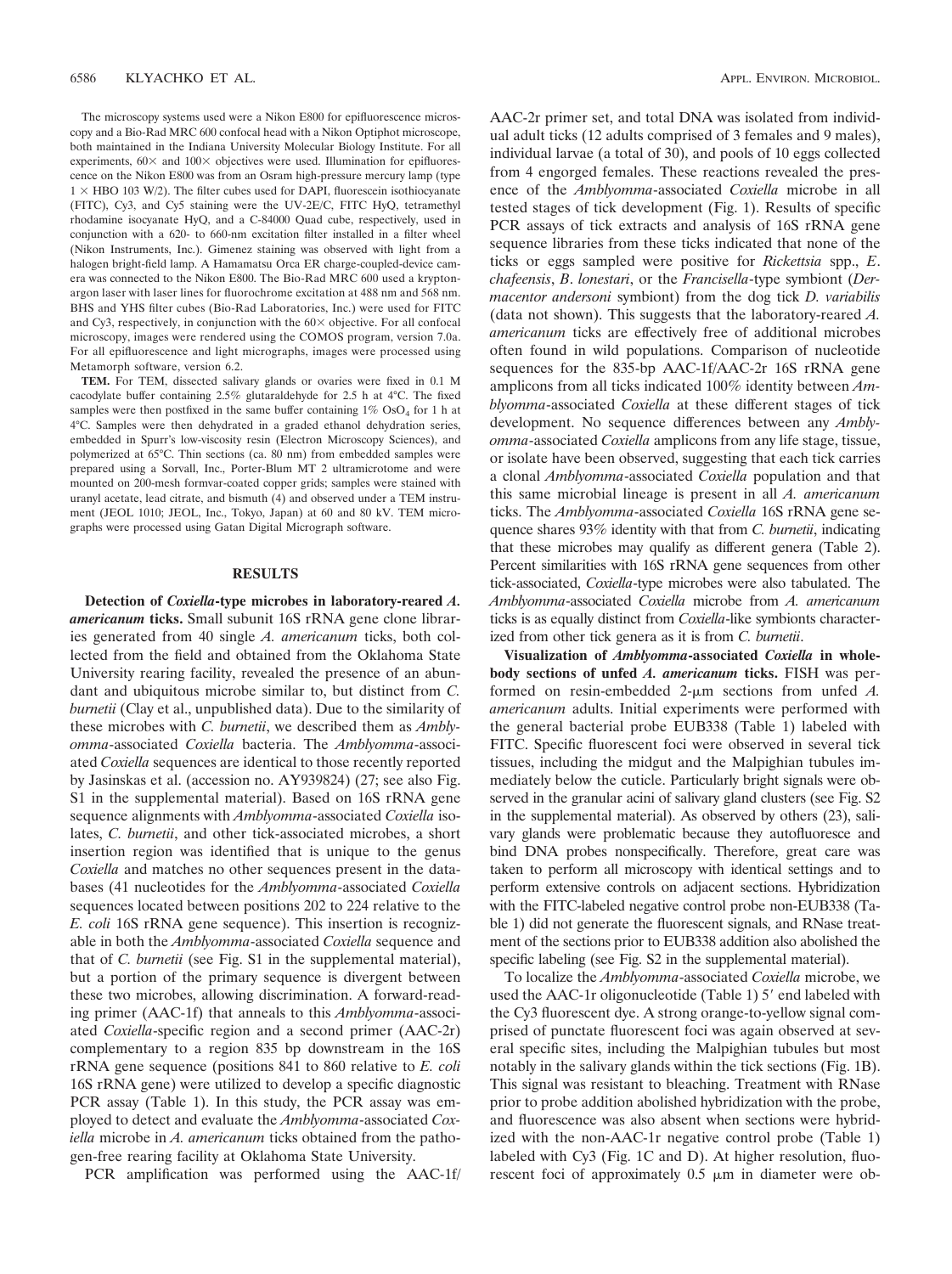

FIG. 1. Detection of *Amblyomma*-associated *Coxiella* symbiont in whole adult tick sections. (A) PCR detection of *Amblyomma*-associated *Coxiella* endosymbionts in DNA from *A. americanum* adults, larvae, and eggs. PCR amplifications used AAC-1f and AAC-2r1 primers. Lanes: -, negative control using an equivalent DNA concentration of an extract from *D. variabilis*; +, positive control using a plasmid carrying the *Amblyomma*-associated *Coxiella* amplicon; 1, single male tick; 2, single female tick; 3, single larva; 4, pool of 10 eggs. Filled arrows indicate the 835-bp *Amblyomma*-associated *Coxiella*-specific amplicon and the 600-bp size standard in the ladder. Sodium borohydrate-buffered 1% agarose gel stained with ethidium bromide was used. See Materials and Methods for details. (B) FISH of 2-µm section of the whole adult *A. americanum* stained with the specific *Coxiella* AAC-1r-Cy3 probe. (C) Negative control hybridization with non-AAC-1r-Cy3 probe. (D) RNase treatment control hybridized with AAC-1r-Cy3. Salivary gland from the whole tick body section stained with AAC-1r-Cy3 probe (E) and with DAPI (F) is shown at higher magnification. Arrows in panels E and F indicate fluorescent foci. ms, muscles; sg, salivary glands; sd, salivary duct.

served between secretory granules within the acini, globular multicellular structures connected to salivary ducts that comprise the grape-like morphology of the salivary tissue (Fig. 1E). Several sections revealed fluorescent signal in the posterior portion of the tick, presumptively associated with the midgut, although this was less consistently observed than that in salivary tissue (see Fig. S3 in the supplemental material). Several samples were stained with DAPI, and fluorescent structures of similar dimensions and distribution to those observed in the FISH sections were observed and presumed to be bacteria (Fig. 1F). Simultaneous hybridizations with the FISH probe along with DAPI staining revealed consistent overlap between these signals (data not shown).

To determine whether the *Amblyomma*-associated *Coxiella*specific signals colocalized with the signals observed for the general bacterial probe EUB338, simultaneous hybridization of whole body sections of the adult tick was performed with specific AAC-1r-Cy3 probe (red) and the eubacterial EUB338- FITC probe (green). Overlaid images from sections hybridized with both probes revealed that they labeled the same regions of

|  |  | TABLE 2. Identity of the 16S rRNA gene sequences from Coxiella-type bacteria <sup>a</sup> |  |
|--|--|-------------------------------------------------------------------------------------------|--|
|  |  |                                                                                           |  |

|                                                   | % Identity                           |             |               |            |              |                |  |  |
|---------------------------------------------------|--------------------------------------|-------------|---------------|------------|--------------|----------------|--|--|
| Organism (accession number)                       | Amblyomma-<br>associated<br>Coxiella | C. burnetti | R. sanguineus | O. moubata | H. concinnae | H. longicornis |  |  |
| Amblyomma-associated Coxiella                     | 100                                  | 93          | 93            | 93         | 93           | 92             |  |  |
| Coxiella burnetii (M21291)                        |                                      | 100         | 94            | 90         | 95           | 93             |  |  |
| <i>Rhipicephalus sanguineus symbiont (D84559)</i> |                                      |             | 100           | 88         | 95           | 93             |  |  |
| Ornithodoros moubata symbiont (AB001521)          |                                      |             |               | 100        | 94           | 86             |  |  |
| Hemaphysalis concinnae symbiont (AF521888)        |                                      |             |               |            | 100          | 92             |  |  |
| Hemaphysalis longicornis symbiont (AB001519)      |                                      |             |               |            |              | 100            |  |  |

*<sup>a</sup>* Based on a comparison of the 835-bp 16S rRNA gene amplicon of *Amblyomma*-associated *Coxiella* from AAC-1f and AAC-2r primers. GenBank accession numbers are from references 30, 35, and 43.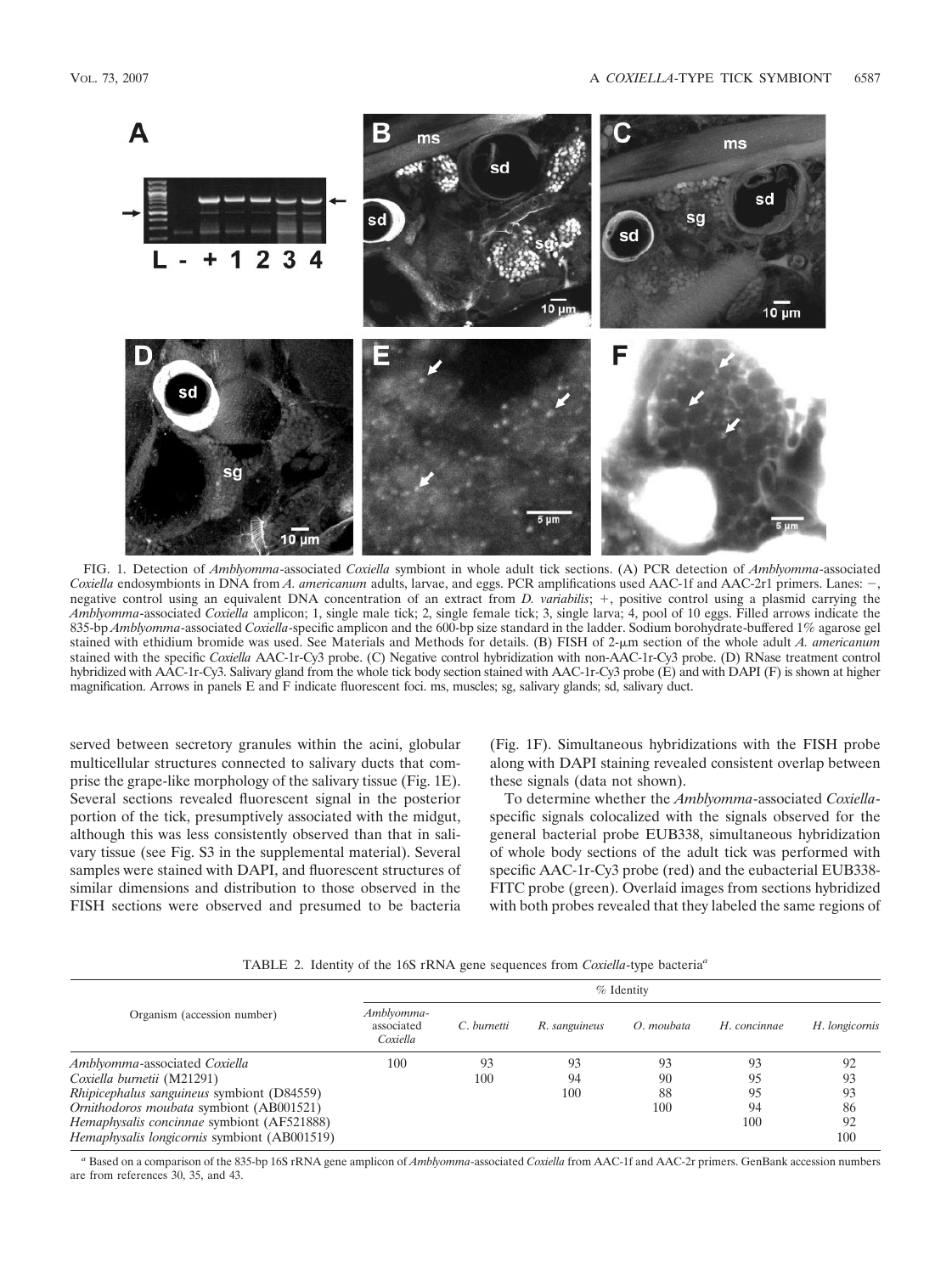

FIG. 2. Double FISH analysis with *Coxiella*-specific and eubacterial probes. Confocal microscopy of FISH with double staining of sections from adult female *A. americanum*. (A) Confocal micrograph of AAC-1r-Cy3-specific staining. (B) Confocal micrograph of Eub338 fluorescein staining. (C) Overlay image of panels A and B. cu, cuticle; ms, muscles; sg, salivary glands.

the tissue, with staining of the same intensity and distribution within the salivary glands (Fig. 2). FISH was also performed on resin-embedded 2-m sections of whole unfed *A. americanum* larvae (10 larvae) using the AAC-1r-Cy3 oligonucleotide. Larval tissues are less well defined than those of adult ticks, but some primordial organs could be identified (Fig. 3A). Hybridized sections revealed the presence of fluorescent foci within salivary gland clusters and in the complex epidermal tissue immediately underlying the larval cuticle (Fig. 3B and C). No

signals were observed when the non-AAC-1r negative control probe was used (data not shown).

**Detection and localization of** *Amblyomma***-associated** *Coxiella* **in dissected salivary tissues.** Unfed adult ticks were carefully dissected, and salivary tissue was harvested (Fig. 4A). DNA was extracted from a portion of these salivary tissues and used as the template for PCR amplification with the AAC-1f/ AAC-2r primer set. An abundant *Amblyomma*-associated *Coxiella* amplicon was readily obtained from all dissected salivary glands tested (Fig. 4A). Salivary gland tissues excised from male and female adult *A. americanum* ticks were harvested and embedded in paraffin. Salivary gland tissues were also dissected from a *D. variabilis* female for use as a *Coxiella*-free negative control. Sections of the paraffin-embedded tissue (5 m) were used for FISH experiments using the *Amblyomma*associated *Coxiella*-specific probes. These probes were labeled with Cy5 instead of the Cy3 used in previous experiments because of an improved signal-to-noise ratio. Images were collected under constant conditions of brightness, contrast, and exposure time. Very bright staining was observed in granular acini (Fig. 4B) in both male and female salivary glands of *A. americanum* ticks. The paraffin-embedded, dissected salivary tissue labeled very similarly to the same tissue visualized in whole ticks, but the resolution was improved due to less background autofluorescence in the Cy5 emission range (Fig. 4C). Numerous *Amblyomma*-associated *Coxiella*-specific fluorescent foci of bacterial dimensions were clearly observed between salivary granules. Salivary tissues excised from *D. variabilis* ticks did not stain significantly above background with the AAC-r1 probe, and the punctate foci were not observed (data not shown). Intensity measurements of these micrographs showed that average fluorescence intensity of *A. americanum* salivary glands probed with the AAC-r1-Cy5 probe was approximately sixfold above the signal obtained with no probe addition, whereas identically processed and hybridized *D. variabilis* salivary tissue was indistinguishable from the noprobe control. The common histological protocol of Gimenez staining for examining tissues infected with bacteria confirmed that smears of *A. americanum* salivary gland tissue are densely colonized with bacteria (Fig. 4D). Despite differences in microscopy and staining techniques, the distribution and size of these presumptive bacteria are very similar to the patterns observed using FISH on salivary tissues and the FISH and DAPI patterns in whole tick sections.

**Detection and localization of** *Amblyomma***-associated** *Coxiella* **in female reproductive tissues.** The ubiquitous distribution of the *Amblyomma-*associated *Coxiella* microbe and its presence in every life stage strongly suggest that this microbe is vertically transmitted. A recent study from a different group also supports this interpretation (26). Vertically transmitted microbes must colonize female reproductive tissue prior to or during fertilization. We therefore examined reproductive tissues of recently engorged female *A. americanum* ticks. The primordial ovarian tissue in unfed adult female ticks is highly reduced and only matures following a blood meal prior to ovulation. Mature reproductive tissues were dissected from engorged *A. americanum* females during oviposition (Fig. 5A). To serve as a negative control, mature reproductive tissues were also dissected from *D. variabilis* females at a similar life stage. During oviposition, oocytes are passed from the ovary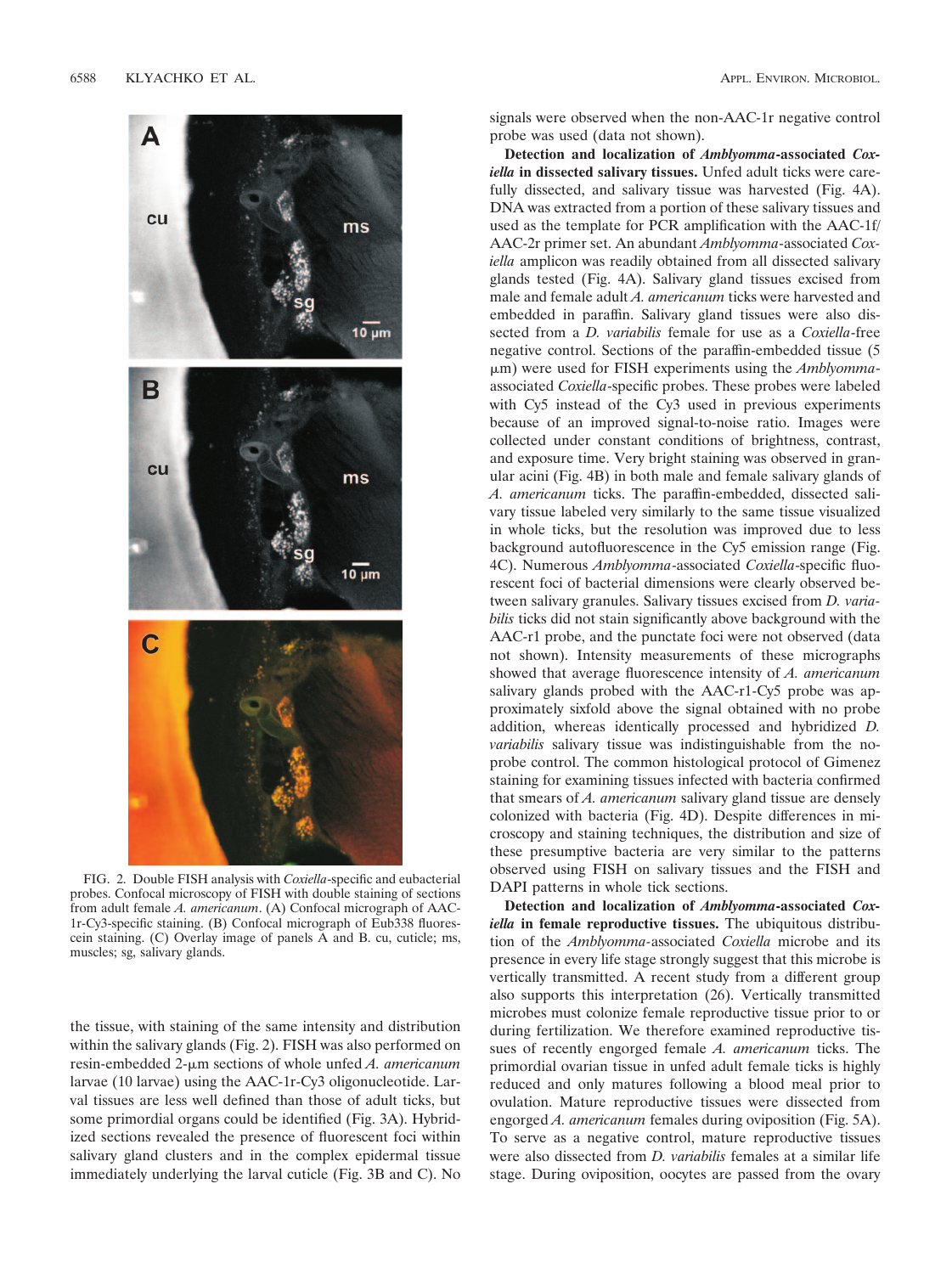

FIG. 3. Confocal FISH microscopy of *A. americanum* larvae. Sections hybridized with AAC-1r-Cy3 probe. (A) A 2-µm section of a whole larva. (B) Higher magnification of the boxed section shown in panel A. (C) Epidermal tissue. Arrows in panels B and C show fluorescent foci. cu, cuticle; ms, muscles; sg, salivary glands; mp, Malpighian tubules.

into the ovarian lumen and from there are transported into the uterus by peristaltic movement of the ovarian tube and the oviduct (3). It was possible to isolate oocytes at all stages of development from this tissue—from immature oocytes associated with the ovaries (stage I) to mature oocytes localized in the oviduct (stage V) and ready for external deposition (3) (Fig. 5A).

Purified DNA samples from ovarian tissue, newly produced oocytes transiting the oviduct, and eggs laid 0 to 72 h following oviposition were examined for the presence of *Amblyomma*associated *Coxiella* using a diagnostic PCR assay. The assays clearly demonstrate the presence of *Amblyomma*-associated *Coxiella* throughout these different stages of the life cycle, with a readily obtained *Amblyomma*-associated *Coxiella*-specific amplicon (Fig. 5A). No such product was obtained for the *D. variabilis* tissue. These amplicons and those obtained from salivary tissue and from whole ticks have identical nucleotide sequences.

In parallel, a portion of the dissected ovaries was embedded in paraffin and processed into 5- $\mu$ m sections. The *A. americanum* sections were analyzed by FISH with the AAC-1r-Cy5 probe, revealing punctate fluorescent foci distributed throughout the cytoplasm of the oocyte and located in between yolk plates (Fig. 5B and E, yp). These *Amblyomma*-associated *Coxiella*-specific particles were observed in both small and large oocytes. Sections stained with the non-AAC-1r-Cy5 negative control probe had no discernible signal, and no fluorescent foci were visible in hybridizations of the AAC-1r-Cy5 probe with sections of *D. variabilis* ovarian tissue (Fig. 5C and F). Similar particles in both large and small oocytes were localized between yolk plates in Gimenez-stained sections of the dissected *A. americanum* ovaries (Fig. 5D). *Amblyomma*-associated *Coxiella*-specific fluorescent particles were also observed in smears of prefixed eggs collected at 15 h postoviposition (see Fig. S4 in the supplemental material). These structures were consistent among multiple egg smears but were randomly distributed and widely dispersed. Double-staining experiments with FISH and DAPI were in complete agreement with colocalization of both stains to these fluorescent structures (data not shown). The presence of *Amblyomma*-associated *Coxiella* within oocytes is consistent with the idea that these microbes are endosymbiotic and vertically transmitted.

**Localization of bacterial structures within ovarian and salivary cells by electron microscopy.** Ovarian and salivary gland tissue from *A. americanum* was also processed and sectioned for TEM. Intracellular structures, consistent with bacteria in size and structure and distinct from mitochondria and other cellular bodies, were observed in ovarian tissues (Fig. 6A and B). Three membranes were visible surrounding these structures when samples were examined at higher magnification



FIG. 4. Examination of dissected *A. americanum* salivary tissues. Salivary glands dissected from an adult unfed female *A. americanum* tick are shown. (A) Dissected salivary glands from a single tick and PCR with specific *Amblyomma*-associated *Coxiella* primers (lanes 1 and 2) show *Amblyomma*-associated *Coxiella* microbes present in salivary glands from two different ticks (identical conditions and controls as described in the legend of Fig. 1). Filled arrows mark *Amblyomma*-associated *Coxiella* amplicon and size standard as described in the legend of Fig. 1. (B) Epifluorescence microscopy of FISH of salivary glands stained with specific AAC-1r-Cy5 probe. (C) Higher magnification of the boxed section shown in panel B. Arrows show fluorescent foci. (D) Gimenez-stained smear preparations of dissected salivary glands observed by bright-field microscopy. Arrows mark presumptive bacteria.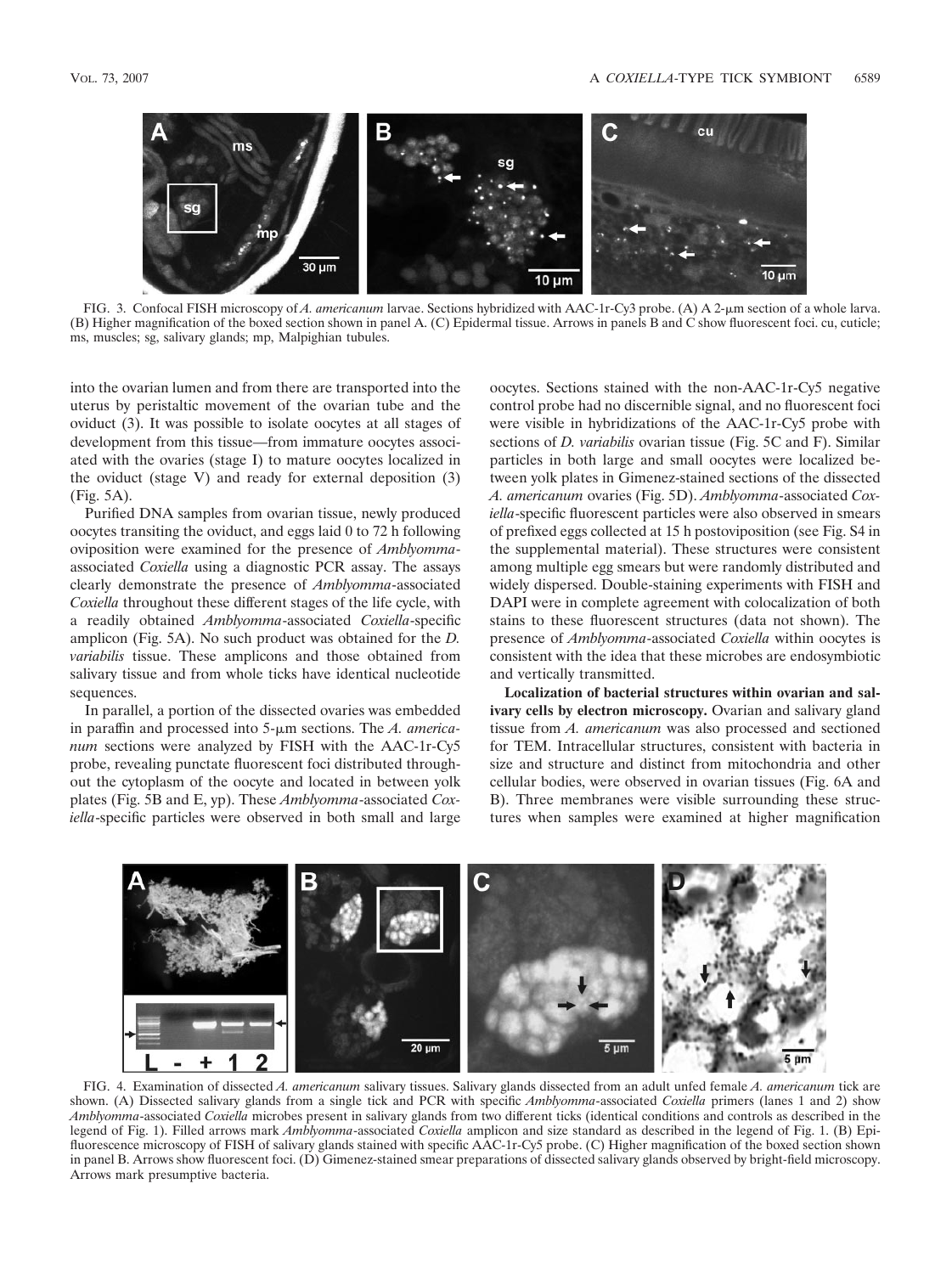

FIG. 5. Examination of dissected *A. americanum* reproductive tissues. Reproductive tissues dissected from adult unfed female *A. americanum* ticks and identically prepared *D. variabilis* ticks. (A) Ovary dissected from an engorged *A. americanum* female. PCR of DNA extracted from ovarian tissue (lane 1), oocyte dissected from oviduct (lane 2), and eggs at stage 0 h (lane 3) 20 h (lane 4), 48 h (lane 5), and 72 h (lane 6). Filled arrows mark *Amblyomma*-associated *Coxiella* amplicon and size standard as described in the legend of Fig. 1, and white arrows correlate samples to regions of dissected ovarian tissue. (B) Epifluorescence FISH of an *A. americanum* oocyte at high magnification. (C) Negative control of *D. variabilis* oocytes stained with AAC-1r-Cy5 probe. (D) Gimenez-stained section from a dissected *A. americanum* ovary. (E) FISH microscopy of tissue section from a dissected ovary of *A. americanum* shows oocytes stained with AAC-1r-Cy5 probe. (F) Negative control of tissue section in which no probe was added. Arrows show fluorescent foci and presumptive bacteria. yp, yolk plates; pm, plasma membrane.

(Fig. 6B and C, v, im, and om). Analysis of salivary gland sections revealed the presence of structures strikingly similar in shape and size within cells (Fig. 6D). In both cases, the presumptive bacteria are clearly intracellular. Given that *Amblyomma*-associated *Coxiella* microbes were the only bacteria we routinely detected within laboratory-reared *A. americanum* ticks and that ovarian and salivary tissues appear to be enriched for *Amblyomma*-associated *Coxiella* sequences, it is evident that these structures observed by TEM are in fact *Amblyomma*-associated *Coxiella* microbes.

## **DISCUSSION**

In this study, we took advantage of a unique sequence motif within the 16S rRNA gene sequence of *Coxiella* species to

develop a PCR assay and a FISH probe specific to the *Amblyomma*-associated *Coxiella* symbiont. In a parallel study aimed at determining bacterial diversity within *A. americanum*, we found the *Amblyomma*-associated *Coxiella* microbe at 100% frequency across a large number of *A. americanum* ticks with broad geographic distribution (Clay et al., unpublished data). During the course of this study, a different group of investigators also characterized the *Amblyomma*-associated *Coxiella* microbe (26). They also conclude that *Amblyomma*associated *Coxiella* is a ubiquitous endosymbiont. Based on molecular comparisons, *Amblyomma*-associated *Coxiella* is closely related to the Q fever pathogen, *C. burnetii*, and other *Coxiella*-type bacteria associated with both ixodid and argasid ticks (5, 29, 30, 35, 43). Using ticks from the Oklahoma State University Laboratory colony and field collections, PCR assays



FIG. 6. TEM analysis of dissected salivary glands and ovaries from *A. americanum*. (A) TEM image of ovarian tissue from an *A. americanum* engorged female with endosymbiotic bacteria. Arrowheads indicate bacterium-type structures. (B) Higher magnification of the boxed section shown in panel A. TEM showing detailed structure of endosymbionts in ovary of engorged adult female (C) and in salivary glands of unfed adult female (D). mt, mitochondria; v, cytoplasmic membrane-limited vacuole; om, outer cell membrane; im, inner cell membrane.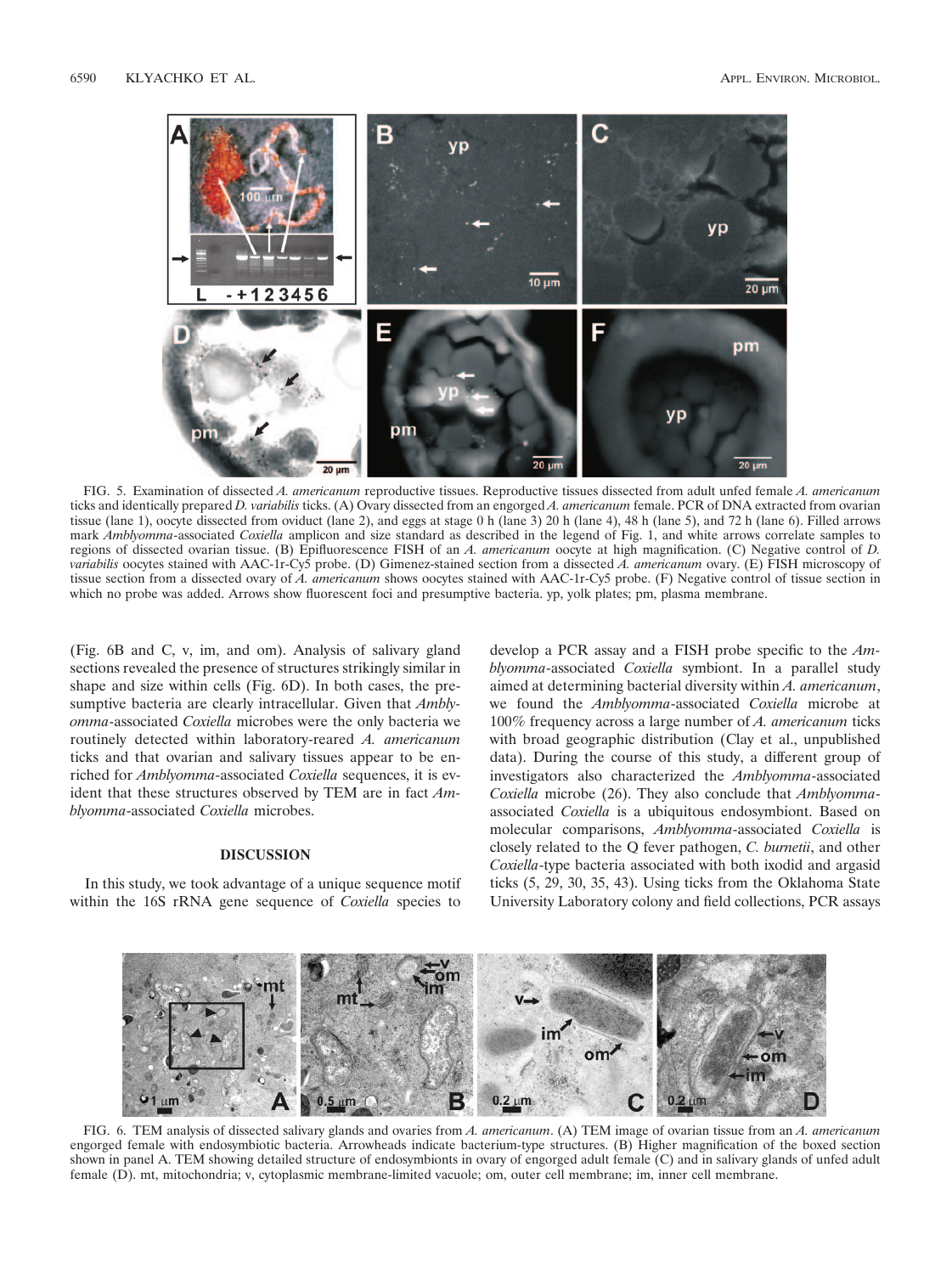and FISH analyses were complemented with general staining approaches and TEM to localize *Amblyomma*-associated *Coxiella* within the tick. *Amblyomma*-associated *Coxiella* occurs across different stages of the tick life cycle and abundantly colonizes salivary tissue, Malpighian tubules, the midgut, and ovarian tissues of engorged females.

Early microscopic observations of insect tissues led to the estimate that 15 to 20% of all insects live in symbiotic relationships with bacteria (9). More sophisticated microscopy and molecular methods have largely supported this estimate (20). Many hosts have multiple symbiotic bacteria classified as primary and secondary symbionts (38, 48, 53, 56). Primary symbionts are thought to have a long evolutionary history with the host animal, while secondary symbionts are more recently acquired. Primary symbionts often have small genomes, derived through a process of reductive genome evolution (41), and provide a nutritional benefit to the host (14). The benefit of secondary symbionts to the host is usually not known but may include heat tolerance and protection from pathogens (37, 39). Other arthropods such as spiders (arachnids), mites, and ticks (acarids) are also commonly associated with endosymbiotic bacteria (21, 43). In most cases, the functions of these endosymbionts relative to the host have not been determined. Based on the role of bacterial insect symbionts, a nutritional function is most likely although other functions such as antibiotic production and protection against parasites and pathogens may also be possible (27, 39). The *Amblyomma*-associated *Coxiella* appears to be ubiquitous and exhibits a reduction in genome size compared to *C. burnetii* (26). Both observations are consistent with the idea that *Amblyomma*-associated *Coxiella* serves as a primary endosymbiont in *A. americanum*, perhaps by providing key resources that supplement nutritionally limited blood meals. It is also possible that the *Amblyomma*associated *Coxiella* could negatively impact the host tick through reproductive parasitism, similarly to *Wolbachia* (58). The ability of *A. americanum* to survive and/or molt without *Amblyomma*-associated *Coxiella* could be tested by using heat or antibiotics to clear the bacteria, similar to the method described in a recent report  $(62)$ .

**Detection of the** *Amblyomma***-associated** *Coxiella* **symbiont using FISH.** FISH is a powerful technique for integrating molecular identification of microbes with in situ visualization (40). FISH has been used extensively to examine microbes in diverse environments, including those involved in host associations, but it has only recently been applied to tick-borne bacteria. In one example, Hammer et al. (23) investigated the distribution of *Borrelia* spp. within laboratory-raised *Ixodes ricinus* ticks deliberately inoculated with the bacteria through feeding on infected animal hosts. These authors highlighted some of the difficulties in detecting *Borrelia* within tick tissues, including obtaining appropriate, sectioned material and minimizing background fluorescence. Low numbers of *Borrelia* cells were visualized clustered near the midgut tissue, with the spirochete cell morphology visible in several images. Although no *Borrelia* cells were observed in salivary tissues, muscles, or central ganglia, these tissues are often colonized prior to transmission (23). In the present study, we detected *Amblyomma*-associated *Coxiella* in *A. americanum* ticks that had been reared in the laboratory under sterile conditions and were free of other types of bacteria. Two different approaches for tissue and whole-tick

embedment were employed, and numerous controls with identical microscopic settings were utilized to validate the fluorescence signals obtained. Cy5-labeled probes provided the best signal-to-noise ratio and were ideal for clear visualization of *Amblyomma*-associated *Coxiella*. Examination of the same tissue from dissected *D. variabilis*, free of *Coxiella*-type bacteria, also provided a useful control. In contrast to the horizontally acquired *Borrelia* spp. described by Hammer et al. (23), we found that vertically transmitted *Amblyomma*-associated *Coxiella* localized to the salivary tissues, midgut, and Malpighian tubules, as well as ovarian tissues in engorged female ticks. With the appropriate measures and controls, FISH provides a powerful method for tracking tick-borne bacterial infections in situ.

A recent study used quantitative PCR to measure the relative abundance of the *Amblyomma*-associated *Coxiella* in three different dissected tissues (26). *Amblyomma*-associated *Coxiella* was detected in greatest abundance in midgut tissues, followed by the ovaries, and was present at lowest levels in salivary glands. We also detected *Amblyomma*-associated *Coxiella* by FISH in these three tissues (plus PCR detection in salivary glands and ovaries) and Malpighian tubules. However, in contrast, we detected only low numbers of *Amblyomma*associated *Coxiella* microbes in the midgut, with far greater fluorescence signal in salivary glands and ovaries. Great expansion of ovarian tissue occurs in engorged females, perhaps amplifying the resident *Amblyomma*-associated *Coxiella* population. In general, clean dissection of tissue such as the midgut can be quite challenging, and direct visualization in whole tick sections using FISH may be less confounded by contamination between tissues than quantitative PCR.

**Localization of** *Amblyomma***-associated** *Coxiella* **to ovarian tissues and Malpighian tubules.** Vertically transmitted symbiotic bacteria must colonize the reproductive tissue to directly infect progeny. Consistent with vertical transmission, our findings reveal that *Amblyomma*-associated *Coxiella* is present in *A. americanum* ovules within newly developing ovarian tissue following a blood meal. The microbe was present as eggs traversed the ovarian duct, deposited externally, and metamorphosed into larval ticks. Intracellular microbes described as rickettsiae have been reported within the ovaries of several different tick species (18, 19, 24, 46, 52). The *Amblyomma*associated *Coxiella* examined here has been found only in *A. americanum* ticks, but other related symbionts appear to occupy the same niche in different ticks (Table 2). The mechanisms leading to vertical transmission in ticks and most other arthropods are poorly understood. Primordial ovarian tissue may be colonized by *Amblyomma*-associated *Coxiella* during tick development, and subsequently this population may be amplified with the growth of this tissue during ovulation (49). Alternatively, this microbe may colonize this tissue after the final blood meal along with the influx of nutrients during the period of active endocytosis and vitellin formation within developing oocytes (47). In unfed adult females, we could not clearly identify the undeveloped ovaries and therefore cannot answer this question definitively.

Although the reproductive tissues from arthropod hosts of vertically transmitted symbionts must be colonized at some point during host development, it is clear that these same microbes may also reside in somatic tissues of the host (11, 29,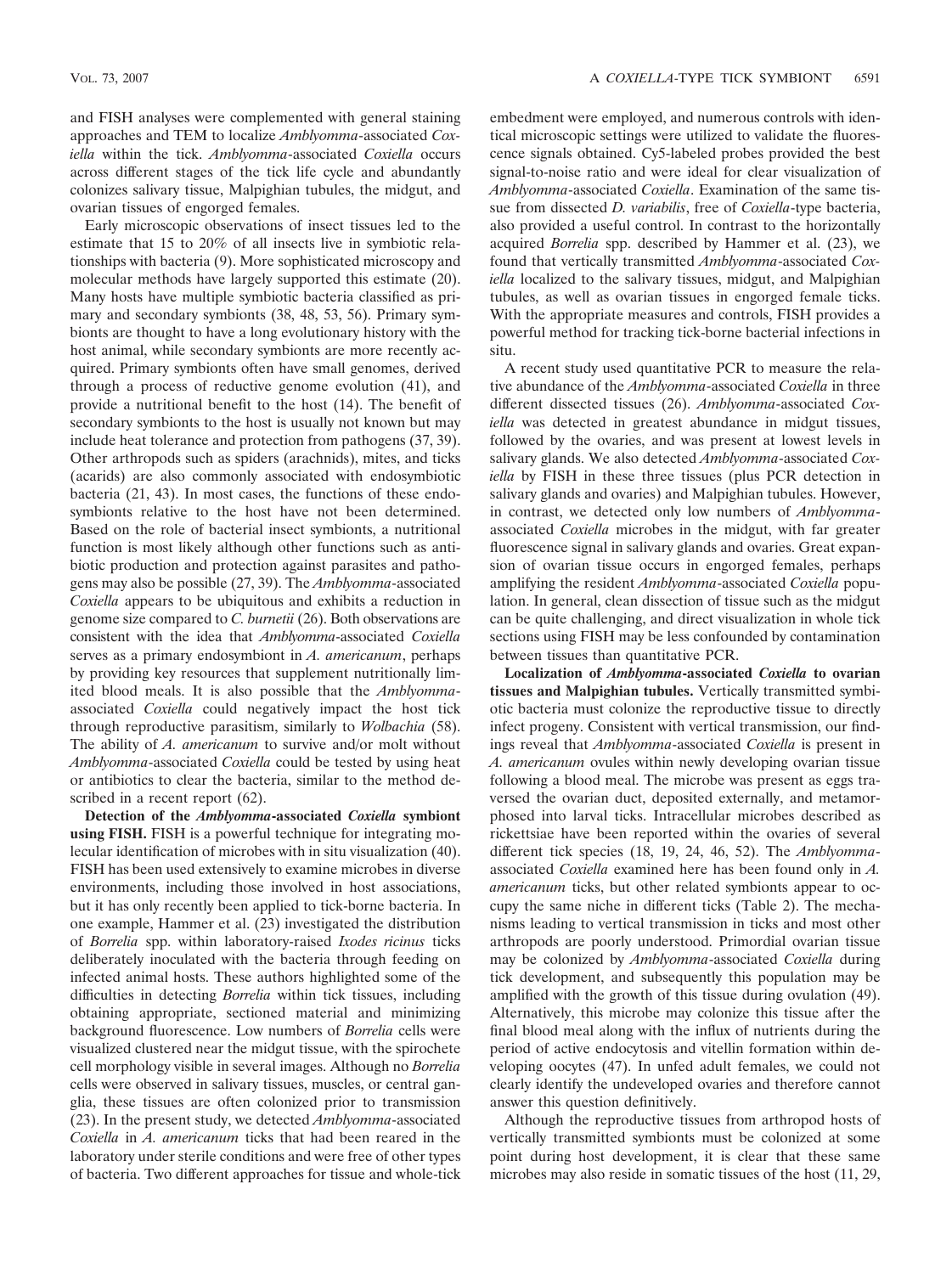46, 55). The presence of intracellular bacteria morphologically similar to *C. burnetii* was revealed by TEM within ovarian tissues of *Ixodes woodi* females and also in Malpighian tubules (29). The same distribution of symbionts closely related to *C. burnetii* has been reported in association with *Ornithodoros moubata*, *Rhipicephalus sanguineus*, and *Haemaphysalis longicornis* (43). Although these results suggested that the microorganisms are restricted to Malpighian tubules and oocytes, other studies using electron microscopy described rickettsial microorganisms in various organs (ovary, salivary glands, midgut, and Malpighian tubules) of laboratory-reared *O. moubata* and *Argas arboreus* (19, 46). Similarly, *Amblyomma*-associated *Coxiella* occurs in a variety of tissues of *A. americanum* including, but not restricted to, the ovaries. Reinhardt et al. (46) reported that the ovaries and Malpighian tubules of *O. moubata* ticks were infected with two different microorganisms referred to as symbiont A and symbiont B. Our FISH results and PCR assays indicate that *Amblyomma*-associated *Coxiella* microbes with identical 16S rRNA sequences are present within both ovaries and salivary glands of *A. americanum*.

*Amblyomma***-associated** *Coxiella* **in the granular acini of salivary glands.** Similar to several horizontally transmitted pathogens, *Amblyomma*-associated *Coxiella* colonizes the salivary tissues. These tissues are comprised of multicellular, secretory bodies (acini, the individual grape-like structures observed in Fig. 1 and 4). Different subtypes of acini can be distinguished by the presence or absence of visible secretory granules (6). For granular acini, each acinus contains 15 to 17 cells of multiple forms that can comprise two types of acini, distinguished by differences in organization and morphology (see reference 49 for a review of salivary gland structure). We found that *Amblyomma*-associated *Coxiella* colonizes many of the granular acini. Large acini with numerous granules occur in two classes, type II and type III (see reference 6 for a detailed description of these structures). In our studies we cannot distinguish between type II and type III acini. Within the acinus, a subset of cells is colonized, and the *Amblyomma*-associated *Coxiella* bacteria occupy spaces between the secretory granules (Fig. 4B to D).

It is common for tick-borne pathogens localized in the salivary glands, such as *Borrelia burgdorferi*, to be transmitted into the bloodstream of hosts during feeding. During the blood meal, massive secretions of enzymes, anticoagulants, and numbing agents are mobilized from the salivary glands, promoting the extended feeding periods of ixodid ticks (51). Granular acini and their secretory granules are the source of much of this material. Pathogens associated with secreted material are then introduced into the bloodstream. Conversely, bloodborne pathogens present in infected hosts can colonize the salivary tissues of pathogen-free ticks following ingestion of the blood meal. For horizontally transmitted pathogens such as *B*. *burgdorferi*, the acquisition of the infectious agent by ticks and subsequent transmission through the tick salivary tissue are important components of the pathogen life cycle. The abundance of *Amblyomma*-associated *Coxiella* salivary tissues raises the possibility that these bacteria could be transmitted to host animals through tick bites. A different intracellular bacterium, *Anaplasma marginale*, is transmitted to cattle through the salivary glands by feeding ticks (16). There are no reports of horizontal transmission mechanisms for *Amblyomma*-associated *Coxiella*, but until now there has been no reason to screen for its presence in vertebrate hosts. Even if they are transmitted to vertebrate hosts, *Amblyomma*-associated *Coxiella* microbes may not survive or sufficiently proliferate to allow subsequent transmission to a second tick or damage to the animal host. However, the potential for horizontal transmission of *Amblyomma*-associated *Coxiella*, which is closely related to the virulent human pathogen *C. burnetii*, to human and animal hosts warrants further investigation.

**Intracellular bacterial structures revealed by TEM.** *Rickettsia*-like microorganisms were observed by TEM in early studies examining organs of laboratory-bred *O*. *moubata* ticks, including oocytes, Malpighian tubules, and salivary glands (46). More recently, TEM examination of *Ixodes woodi* ticks from a laboratory colony suggested that female ticks harbored a single endosymbiotic bacterium related to species of *Rickettsia* and *C. burnetii* (29). The ultrastructure and intracellular location of these endosymbionts of *O. moubata* and *I. woodi* are similar to those we have observed in *A. americanum*. The intracellular structures we have observed are comparable in shape and size to these endosymbiotic bacteria, residing within vacuoles and surrounded by typical multiple membrane structures for gramnegative bacteria. TEM examination revealed structures within cells of salivary glands and ovarian tissues that are characteristic of intracellular bacteria. The *A. americanum* ticks we examined were free of any other microbes. These presumptive bacteria are surrounded by three electron-dense layers likely to be membranes, consistent with endosymbiotic bacteria from other arthropods (Fig. 6) (14). The outermost membrane is often host derived, while the one to two internal membranes are analogous to those of free-living bacteria. These structures are clearly distinct from mitochondria and other organelles. At higher resolution, the rod-shaped intracellular bodies observed in salivary tissue and those in the ovaries are very similar (Fig. 6C and D). In mammalian cells, *C. burnetii* exists in several different morphological forms depending on its stage of growth, and the differently shaped membrane-bound bodies we observe may also reflect such variants (34). In some studies, *C. burnetii* was deliberately inoculated into ticks, and it can be present in great abundance in specific tissues (45, 52). Although the *Amblyomma*-associated *Coxiella* is readily visible at low magnification using FISH, identification of the natural bacteria-type structures in the tick tissue using TEM is more challenging, given their relatively low abundance. These celllike structures are almost certainly *Amblyomma-*associated *Coxiella* microbes as there were no other bacteria detected from the laboratory-reared ticks. It remains a formal possibility, however, that the observed intracellular bodies are not *Amblyomma*-associated *Coxiella* but, rather, another microbe present in large numbers in tick tissues that was not detected using other approaches.

**Conclusions.** It is intriguing to consider how the *Amblyomma*associated *Coxiella* microbe was acquired by *A. americanum*. The similarity between this and several other tick endosymbionts to *C. burnetii* raises the question of whether the symbiont arose from a pathogenic microbe or, conversely, whether the modern pathogen arose from a symbiont. Examination of natural vertebrate host populations may reveal the presence of the *Amblyomma*-associated *Coxiella* within a horizontal transmission reservoir. Conversely, inoculation of *Amblyomma*-associ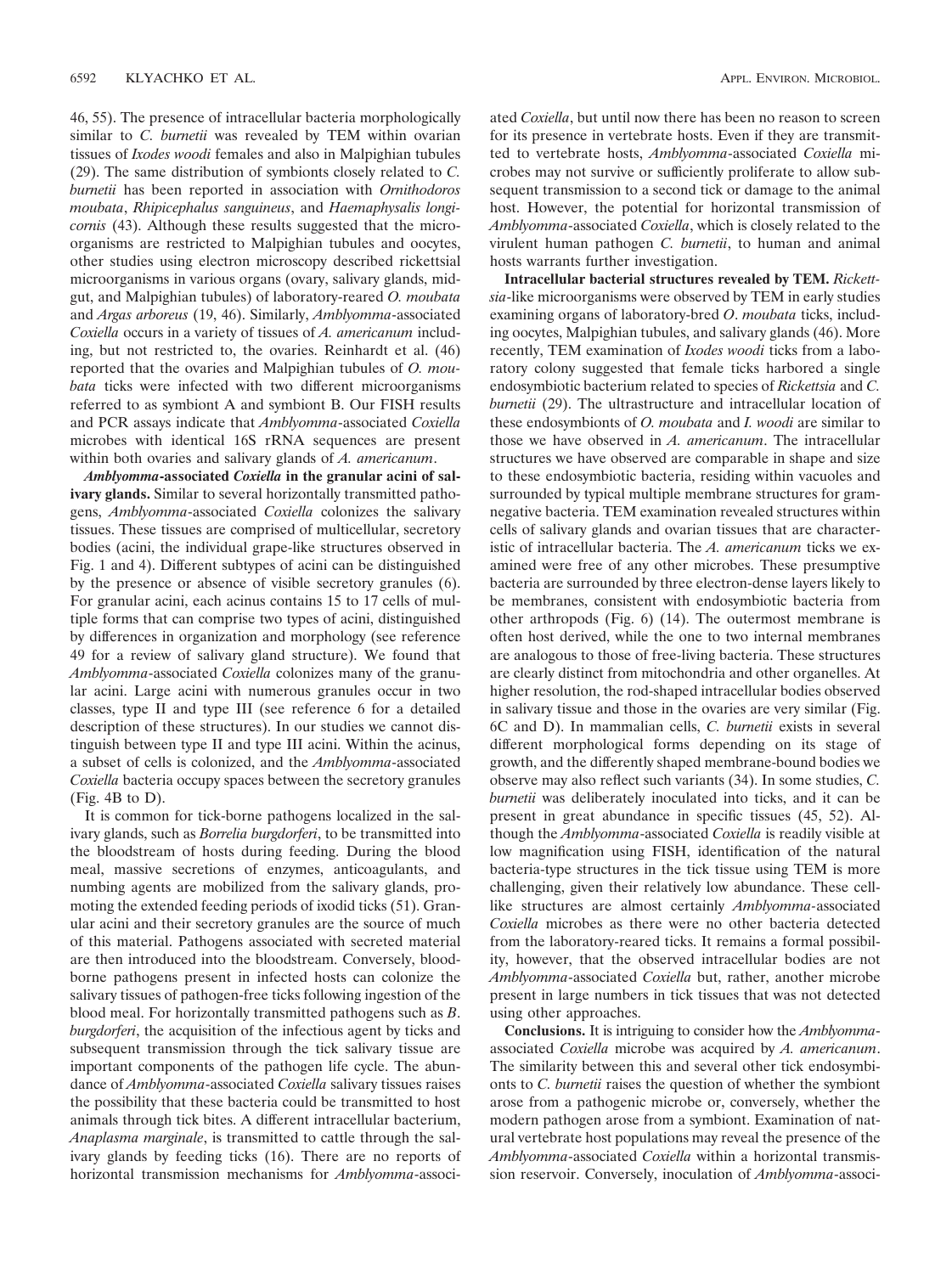ated *Coxiella* into naïve animal hosts would help determine the pathogenic potential of this microbe. For example, a *Francisella* symbiont (*D*. *andersoni* symbiont) of the western dog tick *Dermacentor andersoni* caused disease when directly inoculated into guinea pigs, but the pigs remained symptom free when fed upon by the *D*. *andersoni* symbiont-infected ticks (42). This could also be true for *Amblyomma*-associated *Coxiella*. However, limited genome structure data of *Amblyomma*associated *Coxiella* suggest that it is experiencing reductive genome evolution and thus perhaps has lost the genetic components required for blood-borne infectivity. The prevalence of this microbe in *A. americanum* also means that colonization of the tick by horizontally acquired pathogens such as *E*. *chafeensis* may lead to the interaction of the pathogen with the resident symbiont. These interactions with *Amblyomma*-associated *Coxiella* may influence maintenance or transmission of the pathogen, thereby impacting human disease transmission.

#### **ACKNOWLEDGMENTS**

We acknowledge the assistance and input of Sue Childress, Thomas Danhorn, Deanna Oleske, Michael Wade, Curtis Lively, and Robert Pinger during the development of this project.

This research was supported by the Ecology of Infectious Disease program of the National Science Foundation and the National Institutes of Health through grant DEB-03268742.

### **REFERENCES**

- 1. **Amann, R. I., L. Krumholz, and D. A. Stahl.** 1990. Fluorescent-oligonucleotide probing of whole cells for determinative, phylogenetic, and environmental studies in microbiology. J. Bacteriol. **172:**762–770.
- 2. **Babudieri, B.** 1959. Q fever: a zoonosis. Adv. Vet. Sci. **5:**81–182.
- 3. **Balashov, Y. S.** 1972. Bloodsucking ticks (*Ixodoidea*): vectors of disease of man and animals. Misc. Publ. Entomol. Soc. Amer. **8:**161–376.
- 4. **Barrett, J. M., P. M. Heidger, and S. W. Kennedy.** 1975. Chelated bismuth as a stain in electron microscopy. J. Histochem. Cytochem. **23:**780–783.
- 5. **Bernasconi, M. V., S. Casati, O. Peter, and J. C. Piffaretti.** 2002. *Rhipicephalus* ticks infected with *Rickettsia* and *Coxiella* in Southern Switzerland (Canton Ticino). Infect. Genet. Evol. **2:**111–120.
- 6. **Binnington, K. C.** 1978. Sequential changes in salivary gland structure during attachment and feeding of the cattle tick, *Boophilus microplus*. Int. J. Parasitol. **8:**97–115.
- 7. **Brouqui, P., H. T. Dupont, M. Drancourt, Y. Berland, J. Etienne, C. Leport, F. Goldstein, P. Massip, M. Micoud, A. Bertrand, et al.** 1993. Chronic Q fever. Ninety-two cases from France, including 27 cases without endocarditis. Arch. Intern. Med. **153:**642–648.
- 8. **Bruneval, P., J. Choucair, F. Paraf, J. P. Casalta, D. Raoult, F. Scherchen, and J. L. Mainardi.** 2001. Detection of fastidious bacteria in cardiac valves in cases of blood culture negative endocarditis. J. Clin. Pathol. **54:**238–240.
- 9. **Buchner, P.** 1965. Endosymbiosis of animals with plant microorganisms. Interscience, New York, NY.
- 10. **Burgdorfer, W., S. F. Hayes, and A. J. Mavros.** 1981. Nonpathogenic rickettsiae in *Dermacentor andersoni*: a limiting factor for the distribution of *Rickettsia rickettsii*, p. 585–594. *In* W. Burgdorfer and R. L. Anacker (ed.), Rickettsiae and rickettsial diseases. Academic Press, New York, NY.
- 11. **Chen, W. J., K. H. Tsai, S. L. Cheng, C. G. Huang, and W. J. Wu.** 2005. Using in situ hybridization to detect endosymbiont *Wolbachia* in dissected tissues of mosquito host. J. Med. Entomol. **42:**120–124.
- 12. **Childs, J. E., and C. D. Paddock.** 2003. The ascendancy of *Amblyomma americanum* as a vector of pathogens affecting humans in the United States. Annu. Rev. Entomol. **48:**307–337.
- 13. **Clay, K., C. Fuqua, C. Lively, and M. Wade.** 2006. Microbial community ecology of tick-borne human pathogens, p. 41–57. *In* S. Collinge and C. Ray, (ed.), Disease ecology. Oxford University Press, Oxford, United Kingdom.
- 14. **Dale, C., and N. A. Moran.** 2006. Molecular interactions between bacterial symbionts and their hosts. Cell **126:**453–465.
- 15. **Dawson, J. E., J. W. Ewing, W. R. Davidson, J. E. Childs, S. E. Little, and S. M. Standaert.** 2005. Human monocytotropic ehrlichiosis, p. 239–257. *In* J. L. Goodman, D. T. Dennis, and D. E. Sonenshine (ed.), Tick-borne diseases of humans. ASM Press, Washington, DC.
- 16. **de la Fuente, J., E. F. Blouin, and K. M. Kocan.** 2003. Infection exclusion of the rickettsial pathogen *Anaplasma marginale* in the tick vector *Dermacentor variabilis*. Clin. Diagn. Lab. Immunol. **10:**182–184.
- 17. **Dennis, D. T., and J. F. Piesman.** 2005. Overview of tick-borne infections of

humans, p. 3-11. *In* J. L. Goodman, D. T. Dennis, and D. E. Sonenshine (ed.), Tick-borne diseases of humans. ASM Press, Washington, DC.

- 18. **Diehl, P. A., A. Aeschliemann, and F. D. Obenchain.** 1982. Tick reproduction: oogenesis and oviposition, p. 272–350. *In* F. D. Obechain and R. Galun (ed.), Physiology of ticks. Pergamon Press, Oxford, United Kingdom.
- 19. **el Shoura, S. M.** 1990. Ultrastructure and distribution of intracellular rickettsia-like microorganisms in various organs of the laboratory-reared adult tick *Argas* (*Persicargas*) *arboreus* (*Ixodoidea*: *Argasidae*). Exp. Appl. Acarol. **9:**137–143.
- 20. **Gil, R., A. Latorre, and A. Moya.** 2004. Bacterial endosymbionts of insects: insights from comparative genomics. Environ. Microbiol. **6:**1109–1122.
- 21. **Goodacre, S. L., O. Y. Martin, C. F. Thomas, and G. M. Hewitt.** 2006. *Wolbachia* and other endosymbiont infections in spiders. Mol. Ecol. **15:**517– 527.
- 22. **Grindle, N., J. J. Tyner, K. Clay, and C. Fuqua.** 2003. Identification of *Arsenophonus*-type bacteria from the dog tick *Dermacentor variabilis*. J. Invertebr. Pathol. **83:**264–266.
- 23. **Hammer, B., A. Moter, O. Kahl, G. Alberti, and U. B. Gobel.** 2001. Visualization of *Borrelia burgdorferi* sensu lato by fluorescence in situ hybridization (FISH) on whole-body sections of *Ixodes ricinus* ticks and gerbil skin biopsies. Microbiology **147:**1425–1436.
- 24. **Hayes, S., and W. Burgdorfer.** 1989. Interaction between rickettsial endocytobionts and their tick hosts, p. 236–251. *In* W. Schwemmler (ed.), Insect endocytobiosis: morphology, genetics, evolution. CRC Press, Inc., Boca Raton, FL.
- 25. **Hayes, S. F., and W. Burgdorfer.** 1981. Ultrastructural comparisons of *Wolbachia*-like symbiotes of ticks (Acari: Ixodidae), p. 281–333. *In* W. Burgdorfer and A. L. Anacker (ed.), Rickettsiae and rickettsial diseases. Academic Press, New York, NY.
- 26. **Jasinskas, A., J. Zhong, and A. G. Barbour.** 2007. Highly prevalent *Coxiella* sp. bacterium in the tick vector *Amblyomma americanum*. Appl. Environ. Microbiol. **73:**334–336.
- 27. **Kaltenpoth, M., W. Gottler, G. Herzner, and E. Strohm.** 2005. Symbiotic bacteria protect wasp larvae from fungal infestation. Curr. Biol. **15:**475–479.
- 28. **Kazar, J.** 2005. *Coxiella burnetii* infection. Ann. N. Y. Acad. Sci. **1063:**105– 114.
- 29. **Kurtti, T. J., A. T. Palmer, and J. H. Oliver, Jr.** 2002. Rickettsiella-like bacteria in *Ixodes woodi* (*Acari*: *Ixodidae*). J. Med. Entomol. **39:**534–540.
- 30. **Lee, J. H., H. S. Park, W. J. Jang, S. E. Koh, T. K. Park, S. S. Kang, B. J. Kim, Y. H. Kook, K. H. Park, and S. H. Lee.** 2004. Identification of the *Coxiella* sp. detected from *Haemaphysalis longicornis* ticks in Korea. Microbiol. Immunol. **48:**125–130.
- 31. **Lively, C. M., K. Clay, W. J. Wade, and C. Fuqua.** 2005. Competitive coexistence of vertically and horizontally transmitted parasites. Evol. Ecol. Res. **7:**1183–1190.
- 32. **Macaluso, K. R., D. E. Sonenshine, S. M. Ceraul, and A. F. Azad.** 2002. Rickettsial infection in *Dermacentor variabilis* (Acari:Ixodidae) inhibits transovarial transmission of a second *Rickettsia*. J. Med. Entomol. **39:**809– 813.
- 33. **Maurin, M., and D. Raoult.** 1999. Q fever. Clin. Microbiol. Rev. **12:**518–553.
- 34. **McCaul, T. F., and J. C. Williams.** 1981. Developmental cycle of *Coxiella burnetii*: structure and morphogenesis of vegetative and sporogenic differentiations. J. Bacteriol. **147:**1063–1076.
- 35. **Mediannikov, O., L. Ivanov, M. Nishikawa, R. Saito, Y. N. Sidelnikov, N. I. Zdanovskaya, I. V. Tarasevich, and H. Suzuki.** 2003. Molecular evidence of *Coxiella*-like microorganism harbored by *Haemaphysalis concinnae* ticks in the Russian Far East. Ann. N. Y. Acad. Sci. **990:**226–228.
- 36. **Mixson, T. R., S. R. Campbell, J. S. Gill, H. S. Ginsberg, M. V. Reichard, T. L. Schulze, and G. A. Dasch.** 2006. Prevalence of *Ehrlichia*, borrelia, and rickettsial agents in *Amblyomma americanum* (*Acari*: *Ixodidae*) collected from nine states. J. Med. Entomol. **43:**1261–1268.
- 37. **Montllor, C. B., A. Maxman, and A. H. Purcell.** 2002. Facultative bacterial endosymbionts benefit pea aphids *Acyrthosiphon pisum* under heat stress. Ecol. Entomol. **27:**189–195.
- 38. **Moran, N. A., and P. Baumann.** 2000. Bacterial endosymbionts in animals. Curr. Opin. Microbiol. **3:**270–275.
- 39. **Moran, N. A., P. H. Degnan, S. R. Santos, H. E. Dunbar, and H. Ochman.** 2005. The players in a mutualistic symbiosis: insects, bacteria, viruses, and virulence genes. Proc. Natl. Acad. Sci. USA **102:**16919–16926.
- 40. **Moter, A., and U. B. Gobel.** 2000. Fluorescence in situ hybridization (FISH) for direct visualization of microorganisms. J. Microbiol. Methods **41:**85–112.
- 41. **Nakabachi, A., A. Yamashita, H. Toh, H. Ishikawa, H. E. Dunbar, N. A. Moran, and M. Hattori.** 2006. The 160-kilobase genome of the bacterial endosymbiont *Carsonella*. Science **314:**267.
- 42. **Niebylski, M. L., M. G. Peacock, E. R. Fischer, S. F. Porcella, and T. G. Schwan.** 1997. Characterization of an endosymbiont infecting wood ticks, *Dermacentor andersoni*, as a member of the genus *Francisella*. Appl. Environ. Microbiol. **63:**3933–3940.
- 43. **Noda, H., U. G. Munderloh, and T. J. Kurtti.** 1997. Endosymbionts of ticks and their relationship to *Wolbachia* spp. and tick-borne pathogens of humans and animals. Appl. Environ. Microbiol. **63:**3926–3932.
- 44. **Peacock, M. G., R. N. Philip, J. C. Williams, and R. S. Faulkner.** 1983.